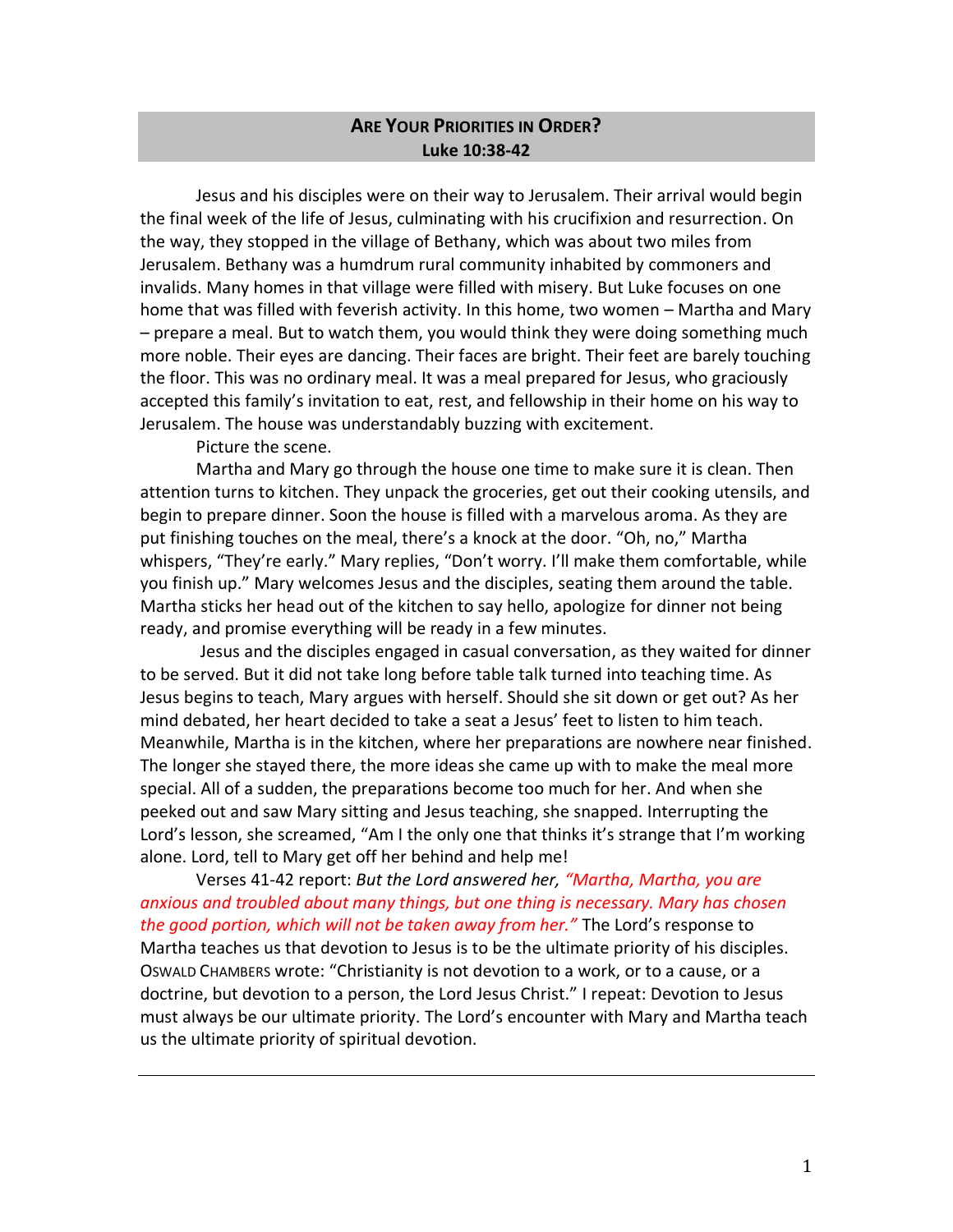## **I. DEVOTION TO JESUS IS EXPRESSED THROUGH SUBMISSION TO HIS WORD.**

The spiritual lesson found in the biblical references to Mary of Bethany can be summarized in four words: *"at the Lord's feet."* That is where we find her every time we meet her in scripture. She is at the feet of Jesus. On the occasion of her brother's death, Mary fell at Jesus's feet to find comfort for her grief. **John 11:32** says, *"Now when Mary came to where Jesus was and saw him, she fell at his feet, saying to him, "Lord, if you had been here, my brother would not have died."* Later, at a dinner party apparently held to honor Jesus, Mary bowed at his feet in worship. **John 12:3** says, *"Mary therefore took a pound of expensive ointment made of pure nard, and anointed the feet of Jesus and wiped his feet with her hair."* And in our text, Mary sat at the feet of Jesus to listen to his word. Verses 39-40 read*: "Now as they went on their way, Jesus entered a village. And a woman named Martha welcomed him into her house. And she had a sister called Mary, who sat at the Lord's feet and listened to his teaching."*

This story records Mary's greatest effort to get to the feet of Jesus. At the death of Lazarus, overwhelming grief drove her to his feet. After the death of Lazarus, overwhelming gratitude drove her to his feet, even though it costs her an expensive bottle of pure nard. But here Mary had to make a personal, intentional, and difficult choice to sit at the feet of Jesus. It was a decision she had to make in the face of great resistance. Mary had personal reasons why Mary should not sit at the feet of Jesus. She wanted Mary to help her in the kitchen. Moreover, there were cultural and religious reasons that resisted Mary choice. In the cultural world of the ancient Near East, rabbis did not permit women to be their disciples. But Jesus was different. He welcomed in those whom others casted away. And Mary knew it. So she took a seat with the other disciples to listen to Jesus teach. She did not care what Martha or anyone else had to say. She was not going to miss this opportunity to learn from Jesus.

To sit at the feet of Jesus is adopt the posture of a disciple. It is to submit to the authority of Jesus. Every true disciple should adopt Mary's posture. You need to sit at the feet of Jesus. But more than that, you should adopt the purpose of Mary's posture. Verse 39 says that she *"sat at the Lord's feet and listened to his teaching."* Mary's devotion was demonstrated by heir submission to the authority of his word. And this should be our spiritual posture. In **Matthew 11:22-29**, Jesus says, *"Come to me, all who labor and are heavy laden, and I will give you rest. Take my yoke upon you, and learn from me, for I am gentle and lowly in heart, and you will find rest for your souls."* Feel the tension here. To experience true spiritual rest, you must come to Jesus. Without Christ, you are doomed to be exhausted and overburdened. You must come to Jesus. But that is not all. To find rest for your souls, you must get in the yoke with Jesus and learn from him. You must sit at his feet and listen to him teach. You must submit your life to the authority of his word.

**In his book** *And the Angels Were Silent***, MAX LUCADO writes of riding bikes with his young daughter. She had just learned to keep her balance on a two-wheeler and was ready to leave the safety of the front street and try the hill behind their house. They sat atop the descent and looked down into it. To her it looked like Everest. "You sure you want to try?" he asked. "I**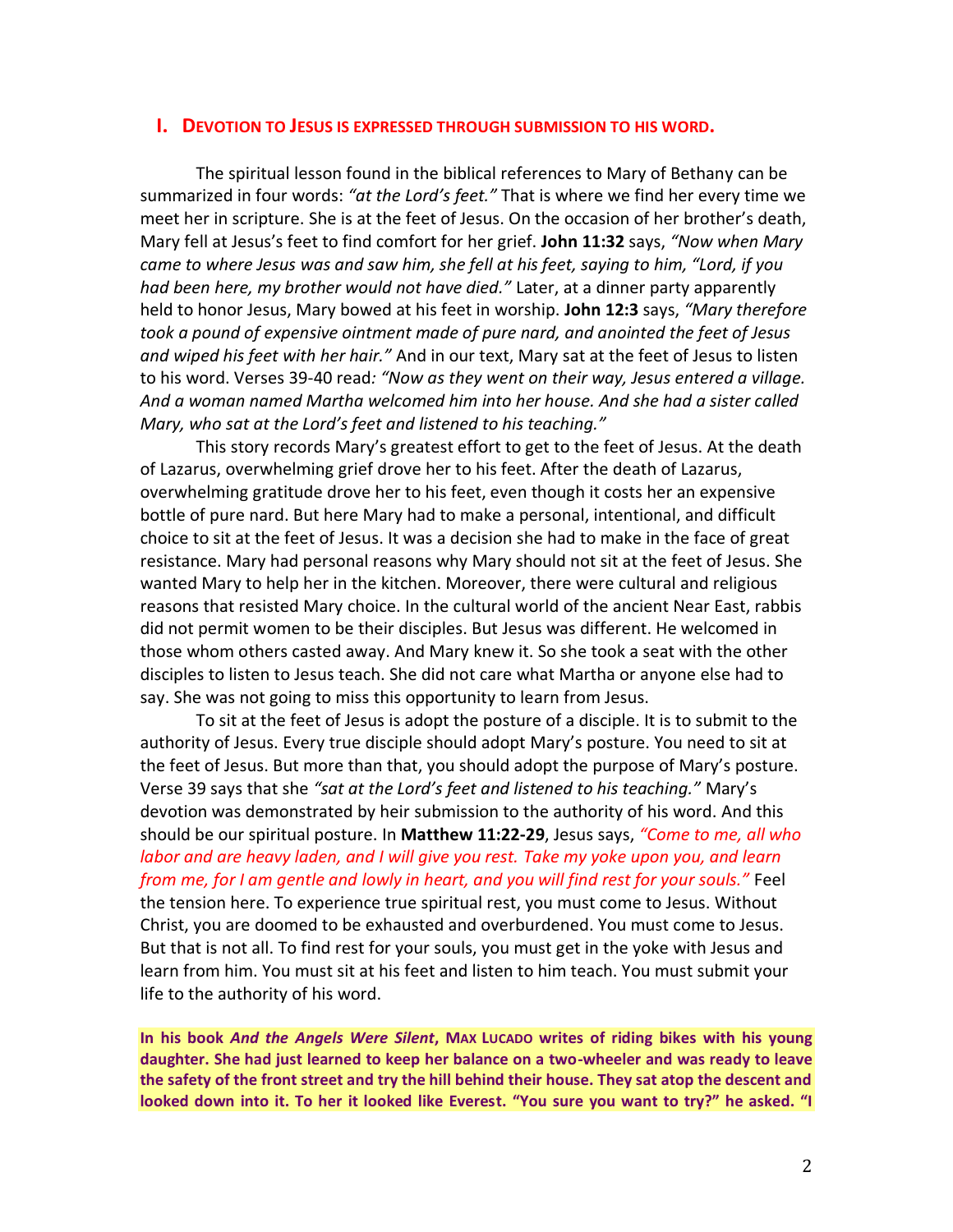**think so," she gulped. He then reminded her to put on the brakes when she wanted to stop. Lucado rode down midway and waited. Down she came. The bike began to pick up speed. The handlebars began to shake. Her eyes got big. Her pedals moved in a blur. As she raced past she screamed, "I can't remember how to stop pedaling!" She crashed into the curb.** 

If you don't know how to stop, the result can be painful. True on bikes. True in life. You must learn to put on the brakes from the affairs of life, including the work of the Lord, and sit at the feet of Jesus.

Mary is considered the patron saint of the contemplative life. Monastics point to this text as justification for living in total spiritual concentration outside of the daily affairs of life. But this is not what Jesus asks of his disciples. To the contrary, Jesus commands us to live as his representatives in the world.

## **II. DEVOTION TO JESUS IS HINDERED BY THE DISTRACTION OF SECONDARY THINGS.**

Verse 40a tells us what Martha was doing as Mary sat at the feet of Jesus: *"But Martha was distracted with much serving."* As Mary sat, Martha served. Luke describes her service two ways. First, it was *"much serving."* This phrase refers to the immensity of the task and the intensity of her labor. It was a big job. And Martha gave it everything she had.

More importantly, Luke says*, "Martha was distracted with much serving."* The Greek word translated *"distracted"* is used only here in the New Testament. It means to drag around or to draw in many different directions. Luke uses it here to describe Martha's mental focus, emotional state, and spiritual disposition. She was distracted with much serving. The KING JAMES VERSION says, *"But Martha was cumbered about much serving."* The word *"cumbered"* is related to our word "encumbered," which means to be burdened with obtrusive responsibilities.

Martha's attitude is a stern warning to us today. Your devotion to Jesus can and will be hindered, if you allow yourself to be distracted by secondary things. You cannot be devoted to Jesus and distracted by secondary things at the same time. One will invariably cancel out the other. Every believer is prone to succumb to the power of spiritual distractions. It does not matter who you are. It does not matter how long you have been saved. It does not matter how mature you may be. It does not matter how committed you are. You are prone to distraction. You can become distracted by the sinful pursuit of worldly pleasures. This is what happened to Demas. In **2 Timothy 4:10**, Paul writes, *"For Demas, in love with this present world, has deserted me and gone to Thessalonica."* But you can also become distracted by the diligent stewardship of legitimate responsibilities.

This is what happened to Martha. She was not distracted because she was running the streets trying to have a good time. And she was not distracted because she was in the marketplace trying to build a personal empire. She was distracted while she was serving the Lord. While cooking and cleaning for the Lord, Martha forget the reason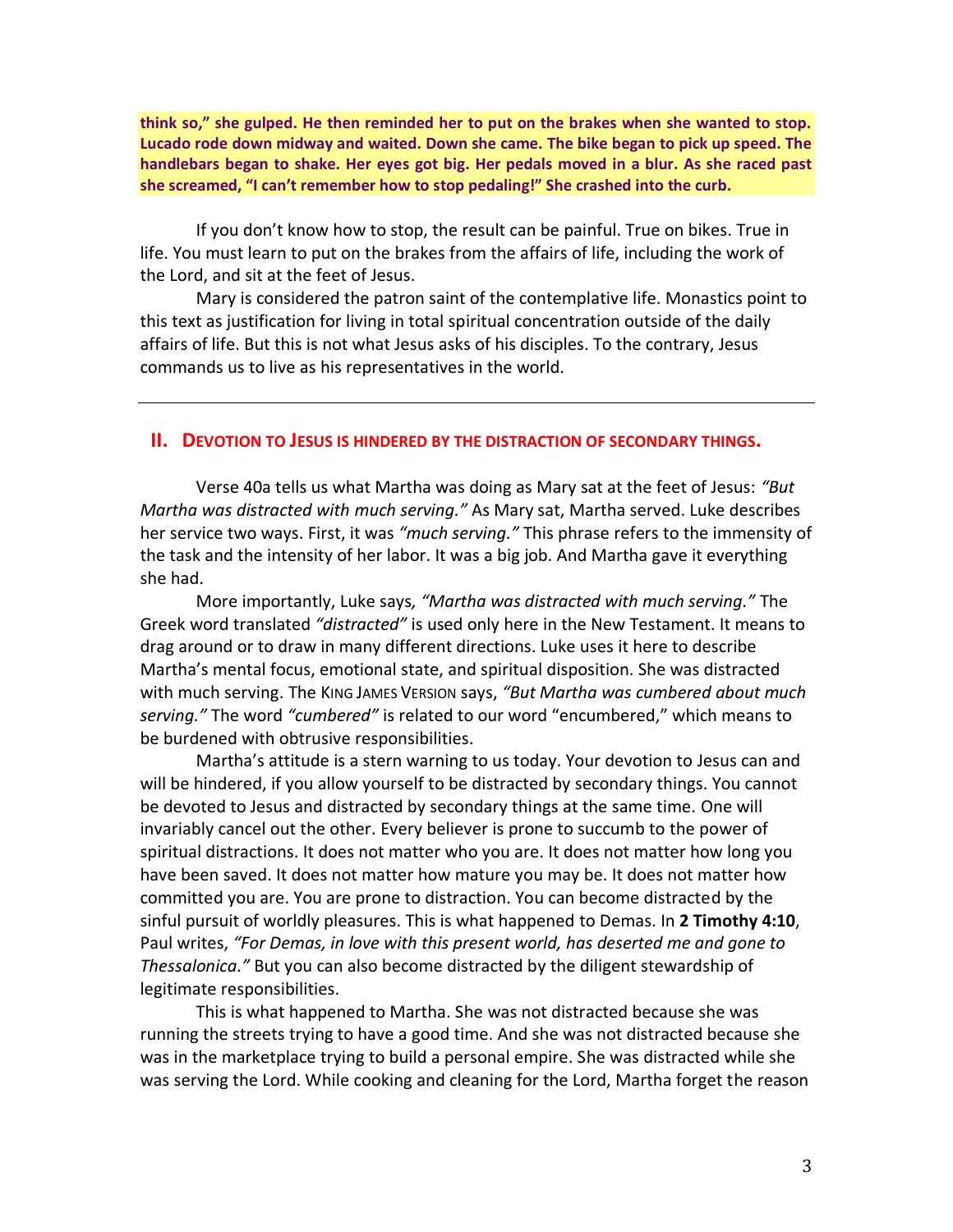she was doing it all in the first place. Jesus was in the house! She had allowed the work of the Lord to become more important than the Lord of the work.

How can you tell when you have been distracted from the ultimate priority of personal devotion to Jesus? The answer is found in how Martha responded when the work become too much for her. Verse 39 says, *But Martha was distracted with much serving. And she went up to him and said, "Lord, do you not care that my sister has left me to serve alone? Tell her then to help me."* Note the difference between these two sisters related to Jesus. Mary sat at the Lord's feet Martha "went up to him." The language here obscures for forcefulness of Martha's act. She did not approach Jesus humbly and graciously. Martha confronted Jesus. She was not at his feet. She was in feet. Then she began to put Mary and Jesus in their place.

First, Martha asked, "Lord, do you not care that my sister has left me to serve alone?" This question is rhetorical. Martha had already made up her mind. She concluded that Jesus did not care about here. This is a clear sign that you are distracted by secondary things. You begin to feel that Jesus does not care. At Jesus traveled across the Sea of Galilee with his disciples, a storm erupted. Jesus slept, as the disciples were not able to row to safety. When it seemed a hope was gone, they asked Jesus a similar question, "Teacher, do you not care that we are perishing?" They had witnessed the miracles of Jesus. But they did not ask him to still the storm. It was a foregone conclusion that they were going to die. They only wanted to know if Jesus cared. This is what you ask when you distracted by a storm, secondary things, or any other circumstances of life. Does Jesus care?

Let me pause to answer that question. Yes, Jesus cares. **1 Peter 5:7** says that you should always be *"casting your anxieties upon him, because he cares for you."*

**DOES JESUS CARE WHEN MY HEART IS PAINED TO DEEP FOR MIRTH AND SONG AS THE BURDENS PRESS, AND THE CARES DISTRESS AND THE WAY GROWS WEARY AND LONG?**

**O YES, HE CARES – I KNOW HE CARES! HIS HEART IS TOUCHED BY MY GRIEF; WHEN DAYS ARE WEARY, THE LONG NIGHTS DREARY; I KNOW MY SAVIOR CARES** 

Martha questioned the Lord's concern. Then she gave the Lord instructions: *"Tell her then to help me."*

**III. DEVOTION TO JESUS IS AFFIRMED FOR ITS COMMITMENT TO EXCELLENCE.**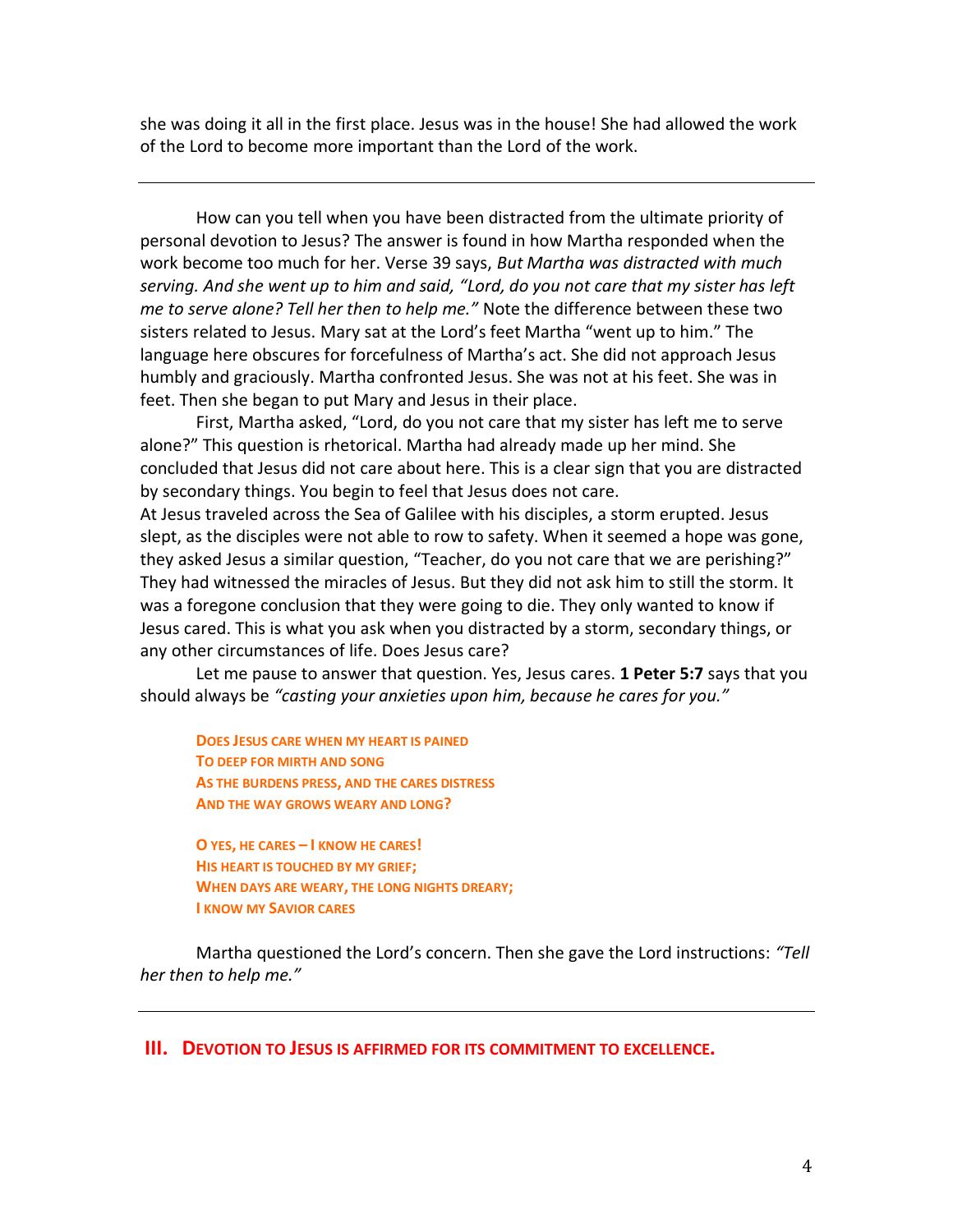Luke gives Jesus the last word. Verses 41-42 close this narrative with the Lord's response to Mary's devotion and Martha's distraction: *But the Lord answered her, "Martha, Martha, you are anxious and troubled about many things, but one thing is necessary. Mary has chosen the good portion, which will not be taken away from her."* Consider what the Lord says here about Martha and Mary.

## **A. WHAT JESUS SAID ABOUT MARTHA**

Jesus said, *"Martha, Martha, you are anxious and troubled about many things, but one thing is necessary."* When the Lord addresses a person by calling their name twice, as he does here with Martha, it is a word of warning given in a tone of love. Here we see the compassion of Jesus. He was not angry with Martha. He was concerned about her. I can imagine that he put his arm around her shoulder. And with a meek and lowly spirit, he warned Martha that she was "anxious and trouble about many things."

It is bad enough o be anxious or troubled. It is worse to be both. Her mind was anxious with care. Her heart was troubled with pressure. She was anxious and troubled by many things. But the "many things" were not the problem. Martha was. She had allowed her priorities to get out of order and she lost sight of what mattered the most. Jesus said, *"You are anxious and troubled about many things, but one thing is necessary."* What does this statement mean? Some conclude that Jesus is saying that the meal she cooked for him should have been simple, not elaborate. Just a casserole, not a banquet. But this is not the point. The one necessary thing is that which Mary chose. To be fair to both sisters, commentators argue that we should strive to be like Mary and Martha. We should imitate Mary's devotion and Martha's diligence. That's probably true. But it is not what Jesus says here. Do not complicate the simple words of Jesus. He told Martha that she was so consumed with many things that she missed the most important thing.

That is the message of the story. Devotion to Jesus is the ultimate priority. Always put carpet time ahead of kitchen work. Don't let the distraction of secondary things keep you from sitting at the feet of Jesus to hear what he wants to teach you. Be a one-thing person. In **Psalm 27:4**, David testifies, *"One thing have I asked of the Lord, that will I seek after: that I may dwell in the house of the Lord all the days of my life, to gaze upon the beauty of the Lord and to inquire in his temple."* When Jesus healed the blind man, the religious leaders tried to distract him from glorifying God by calling Jesus a sinner. In **John 9:25**, the blind man answered, *"Whether he is a sinner I do not know, One thing I do know, that though I was blind, now I see."* In **Philippians 3:13-14**, Paul confesses, *"Brothers, I do not consider that I have made it my own. But one thing I do: forgetting what lies behind and straining forward to what lies ahead, I press on toward the goal for the prize of the upward call of God in Christ Jesus."*

**B. WHAT JESUS SAID ABOUT MARY**